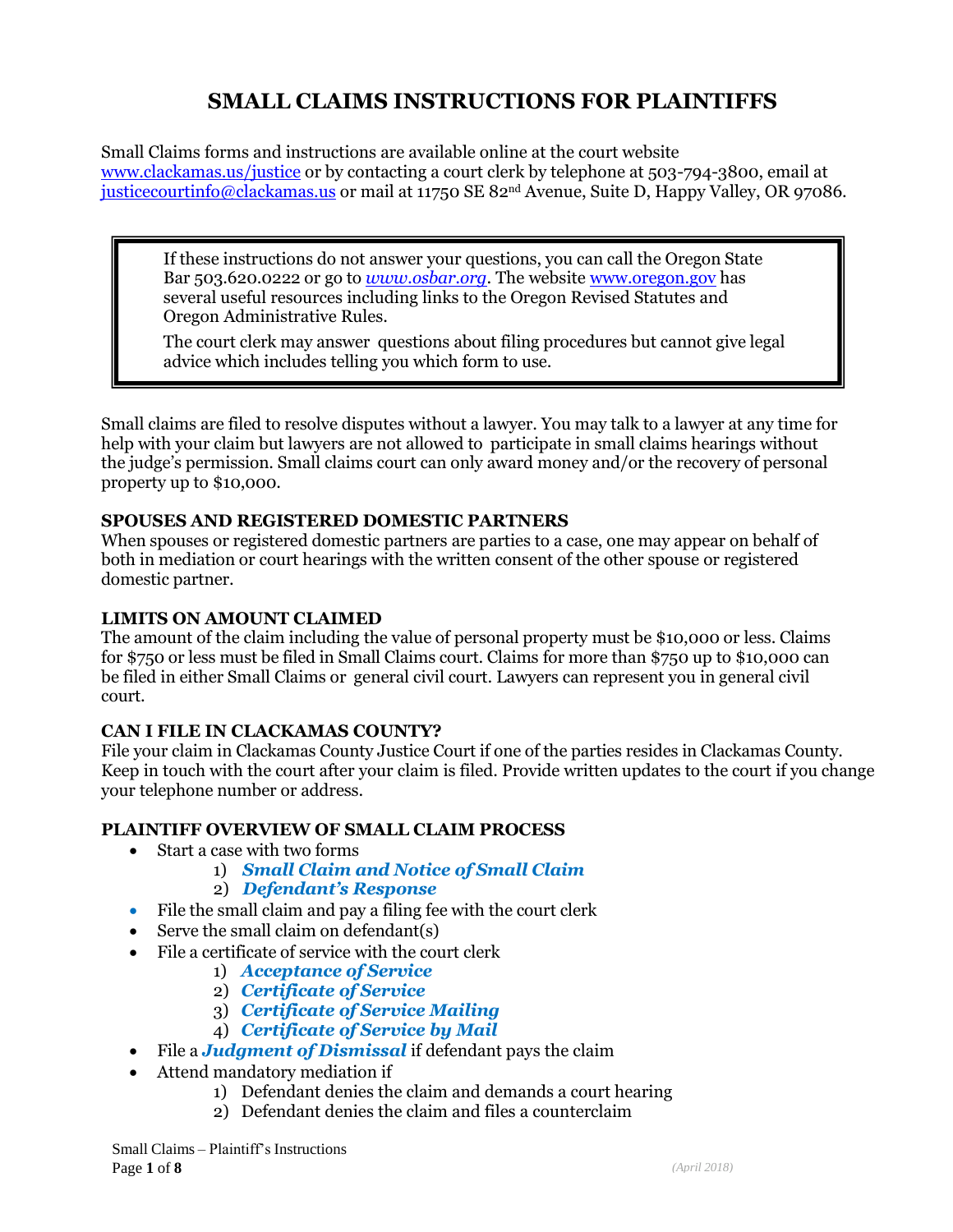- File a formal complaint and serve a copy on defendant if
	- 1) Defendant denies the claim and demands a jury trial
- File a request for default judgment if defendant does not respond
	- *1) Motion for Default Judgment & Defendant Status Declaration 2) Small Claim Judgment and Money Award*
- File a *Satisfaction of Judgment* if you were awarded a money judgment at the court hearing and have received full payment
- Review General Information for Plaintiffs: Attend Mandatory Mediation, Courtroom Rules, Prepare for Trial, Judgment After Trial, Certify the Judgment

## **PLAINTIFF INSTRUCTIONS for** *Small Claim and Notice of Small Claim*

Fill in the plaintiff and defendant names and address information on the top of page one. Type or print complete names. If you are filing the claim, you are the plaintiff. The party you are suing is the defendant. This does not change throughout the case.

## **PROPERLY NAME THE DEFENDANT**

When you file a claim, you will need the complete name and address of each person or business your claim is against. The names of all defendants must be complete and correct because the court cannot grant a judgment against a defendant who is improperly named in the claim. It is up to you to get defendant's name and information. The court cannot do it for you.

If defendant is a business, contact the Oregon Secretary of State's office Corporation Division business information center at 503.986.2200 or run a business name search on the website *[www.filinginoregon.com](http://www.filinginoregon.com/)* to find out if the business is registered. Use these resources to find the correct title of the business and the name and address of its registered agent. The proper person to serve the claim upon is the registered agent, officer, director, general partner or managing agent of the corporation. If the business is a partnership, name all partners individually and the partnership by its correct legal name. If the business is a sole proprietorship, you need the name under which the business is operated and the name and address of the owner.

Fill in the date and dollar amount of your claim on page one if you are asking for money damages. Do not request a lump sum if you can itemize costs. For example, do not claim damage to my house \$4,000. Instead, list the individual costs such as drywall repair \$800; plumbing replacement \$1,000; roof repair \$2,000; repainting \$200. It may be necessary to itemize your claim in order to prove your actual loss at trial. Guesses or rough estimates are not good enough. Written professional estimates may be appropriate such as claims for repair costs to a home or vehicle.

Fill in your filing fees and service costs at the bottom of page one.

Fill in and sign the Declaration of Bona Fide Effort on page two to confirm you made a good faith effort to collect your claim from defendant.

Fill in the name and address information of the defendant's registered agent, if any, on page two.

Fill in the amount of defendant's filing fees on the Notice to Defendant on page three. Go to *Justice Court Fees* or contact the court for defendant's filing fee.

#### **PLAINTIFF INSTRUCTIONS for** *Defendant's Response*

Fill in the plaintiff and defendant names on the top of page one. Make sure the names match exactly with the names you listed in the claim.

#### **PAY A FILING FEE**

Pay the plaintiff's *Justice Court Fees* at the time you file the Small Claim and Notice of Small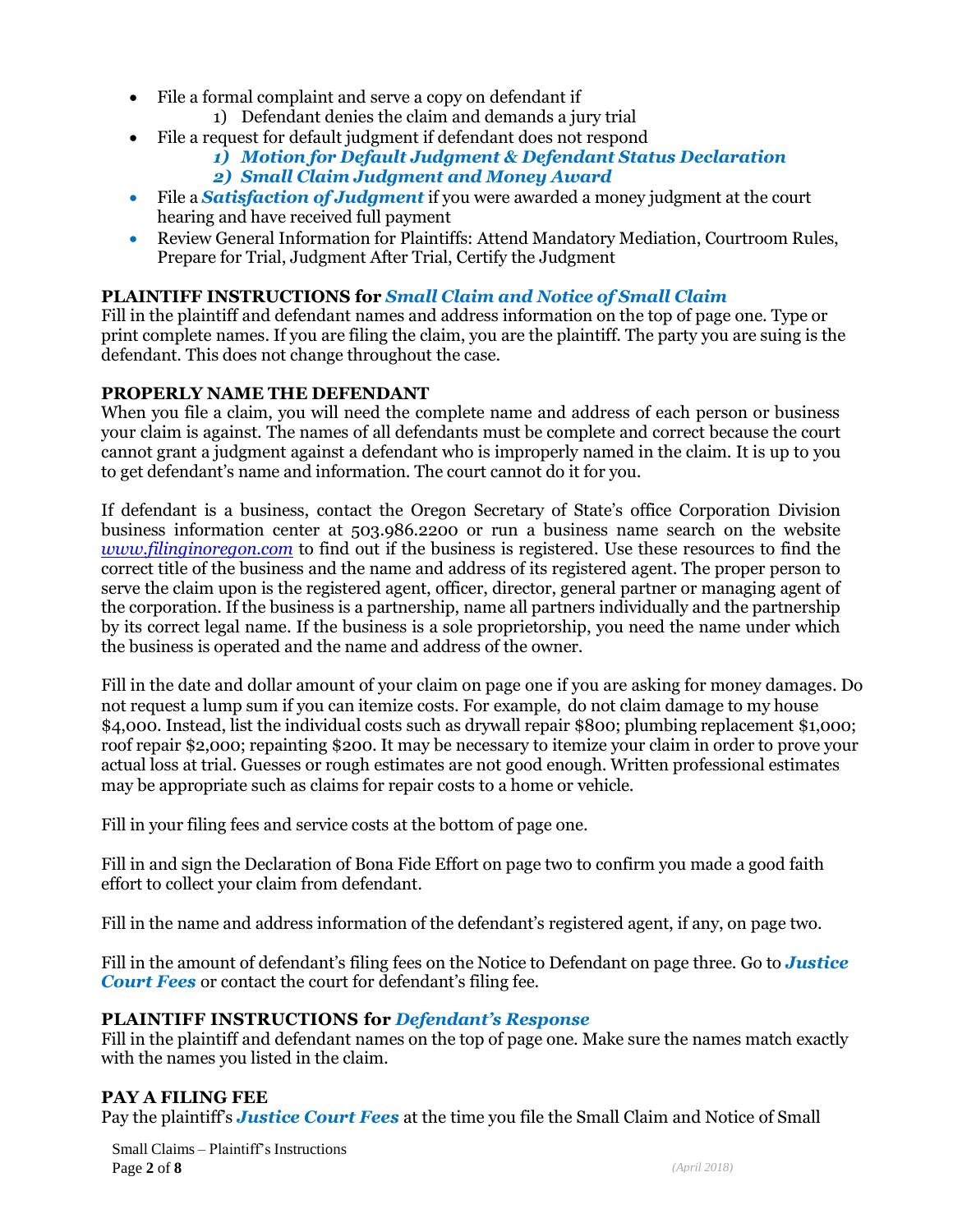Claim and Defendant's Response with the court. You may pay by cash, credit or debit card, bank check or money order made payable to Clackamas County.

## **HOW TO FILE FORMS WITH THE COURT CLERK**

**By secure email** [justicecourtinfo@clackamas.us.](mailto:justicecourtinfo@clackamas.us) Email the Small Claim and Defendant's Response forms. Call the clerk to pay the plaintiff's filing fees by telephone to complete the filing process. **By fax** 503-794-3808. Fax the Small Claim and Defendant's Response forms. Call the clerk to pay the plaintiff's filing fees to complete the filing process.

**By mail** 11750 SE 82nd Avenue, Suite D, Happy Valley, OR 97086. Mail the Small Claim and Defendant's Response forms. Enclose a check or money order for the plaintiff's filing fees to complete the filing process.

When you file your claim by email, fax or mail, the court clerk will add a case number and return the forms to you for service on defendant(s).

#### **SERVE THE FORMS ON DEFENDANT**

The plaintiff must officially notify all defendants that a case has been filed by serving the Small Claim and Notice of Small Claim and Defendant's Response on the defendant. Once service of the claim is complete, a certificate of service must be filed with the court, as explained below, for your case to proceed.

## **METHODS OF SERVICE ON DEFENDANT**

- 1) Acceptance of Service
- 2) Personal Service
- 3) Substituted Service
- 4) Office Service
- 5) By Mail

#### **Acceptance of Service**

You can ask defendant to voluntarily accept the claim from you and sign an *Acceptance of* **Service** as an alternative to service by a sheriff or process server. Signing the Acceptance of Service does not mean defendant agrees with anything in your claim, only that the papers were received. If defendant does not want to sign the Acceptance of Service, you must use another method, listed below, to serve your claim.

## **Personal Service**

By the Sheriff, a process server or private person:

- 1) You may submit a copy of the claim to the sheriff's office and a sheriff's deputy will serve defendant for a fee. If you have safety concerns, have the sheriff serve defendant.
- 2) You may hire a private process server of your choice to serve defendant.
- 3) A competent person age 18 years or older who can understand, remember, and tell others about an event may serve the claim. The server must be a resident of Oregon or the state where the defendant is found. The server cannot be the plaintiff, defendant, or lawyer for a party. The server cannot be an employee, director or officer of any defendant.

A *Certificate of Service* must be filed with the court by the person who personally serves defendant, including the date of service and the name of the person served.

#### **Substituted Service**

The process server may leave the claim at defendant's residence where defendant normally lives with someone 14 or older who lives there. The process server will file a *Certificate of Service* with the court. The process server or you must also mail a copy of the claim by first class mail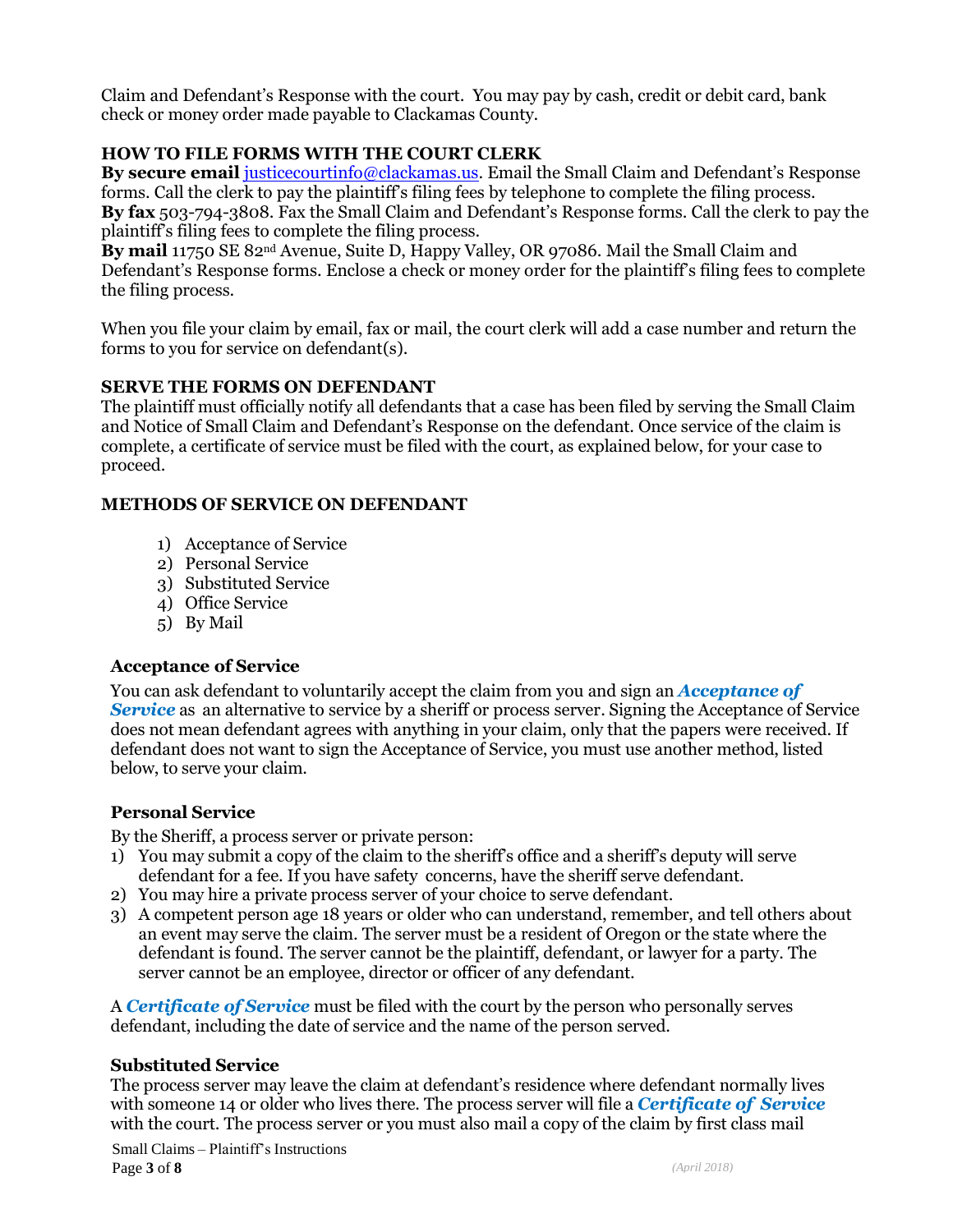with a statement of the date, time, and place that the papers were served to defendant. The person who mails the copy of the claim to defendant must file an additional certificate called *Certificate of Service Mailing.* The date of service is the day the first class mailing is put in the mail.

If you use the sheriff to serve the claim by substituted service or office service below, the sheriff will file a Certificate of Service with the court. Since most sheriff's offices do not do the follow-up mailing, you may need to mail the claim to defendant by first class mail and file a *Certificate of*  **Service Mailing.** It is plaintiff's responsibility to make certain that the copy of the claim is mailed to the defendant. The date of service is the day the first class mailing is put in the mail.

#### **Office Service**

The process server may leave the claim with someone in charge of defendant's office or normal workplace. The process server will file a *Certificate of Service* with the court. The process server or you must also mail a copy of the claim by first class mail with a statement of the date, time, and place that the papers were served to the defendant. The person who mails the copy to defendant must also file a *Certificate of Service Mailing.* The date of service is the day the first class mailing is put in the mail.

#### **By Mail**

 Mail a copy of the claim to defendant by certified mail, return receipt requested, Restricted Delivery only to the addressee. You must file a *Certificate of Service by Mail* and include the signed green card, date of receipt and item number. If you do not receive the green card back, or if someone other than defendant signs for the claim, service by mail was not effective and you must try another type of service. The date of service is the day defendant signs the green receipt card.



#### **FILE A CERTIFICATE OF SERVICE FORM WITH THE COURT CLERK**

The Certificates are your proof of service of the claim on defendant. An original Certificate must be filed with the court for your case to proceed, regardless of the method of service.

#### **PLAINTIFF INSTRUCTIONS AFTER DEFENDANT'S RESPONSE TO THE CLAIM**

Within 14 days of receiving service, defendant can respond to the claim by

- 1) Defendant payment of claim
- 2) Defendant denial of claim demanding hearing
- 3) Defendant denial of claim and filing a counterclaim
- 4) Defendant denial of claim demanding a jury trial
- 5) Defendant failure to respond

#### **DEFENDANT PAYMENT OF CLAIM**

Small Claims – Plaintiff's Instructions **Page 4 of 8** *(April 2018)*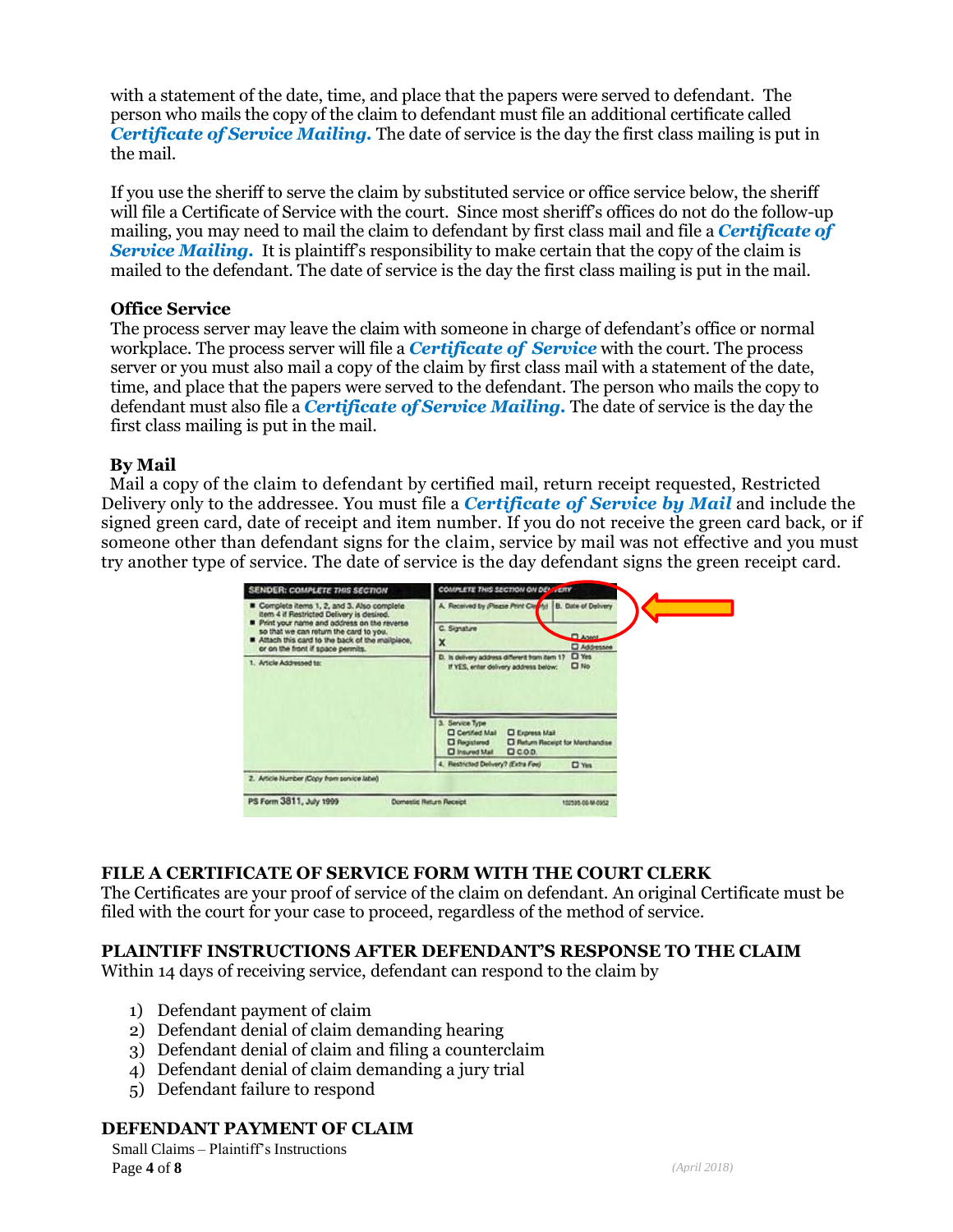Plaintiff may file a *Judgment of Dismissal* with the court to confirm that defendant has paid the claim, including your court fees and costs, or has returned personal property. Mail a copy to defendant. You are free to settle your claim with defendant for any amount at this point. There is no court fee to file this form.

# **DEFENDANT DENIAL OF CLAIM DEMANDING HEARING**

A defendant who does not agree with your claim may file a Defendant's Response denying the claim and demanding a hearing before the judge. If defendant denies the claim, you and defendant will be notified by mail of the date, time and location to appear for mandatory court mediation.

## **DEFENDANT DENIAL OF CLAIM AND FILING A COUNTERCLAIM**

A defendant may deny the claim and file a claim against you called a counterclaim. Defendant's counterclaim must be related to the same transaction or event as your claim. You and defendant will be notified by mail of the date, time and location to appear for mandatory court mediation.

## **DEFENDANT DENIAL OF CLAIM DEMANDING JURY TRIAL**

Plaintiff must file a formal complaint within 20 DAYS. A defendant who does not agree with your claim may file a Defendant's Response denying the claim and demanding a jury trial if the amount of either the claim or the counterclaim is more than \$750. If defendant demands a jury trial, you must file a formal complaint within 20 days after the court sends you notice to do so. You should see a lawyer. The court does not provide forms or samples of formal complaints. When you file the formal complaint, you must pay the small claims' plaintiff's additional fee after defendant's answer with demand for jury trial. See *Justice Court fees.* 

If you do not file a formal complaint and pay the additional court fees within the time deadline set by the court, the claim will be dismissed. In addition, you may be required to pay defendant's court fees and costs plus a prevailing party fee.

## **DEFENDANT FAILURE TO RESPOND**

If defendant does not file a Defendant's Response within 14 days after service of the claim, plaintiff must file two forms to ask the court to grant a default judgment: (1) *Motion for Default Judgment and Defendant Status Declaration* and (2) *Small Claim Judgment and Money Award*. There is no court fee to file the forms. If the Default Judgment is granted by the court, it means that you win because defendant did not respond. The court will mail you and defendant a copy of the court's decision.

## **PLAINTIFF INSTRUCTIONS for** *Motion for Default Judgment & Defendant Status Declaration*

This form may NOT be filed until AFTER the period for Defendant's Response has expired. Fill in the plaintiff and defendant names and the case number on the top of the page. Make sure the names match exactly with the names you listed in the claim.

Fill in the name of the person requesting a default judgment and name the person against whom you are requesting a default judgment.

Fill in the amount of the money award, prejudgment interest if any, costs and service expenses and prevailing party fee. See *Justice Court Fees* for the prevailing party fee. Add the sums and fill in the total amount awarded.

Check the box to request post-judgment interest at the statutory rate of 9% annual interest. If you request more than 9% post-judgment annual interest, fill in the rate provided in your contract. You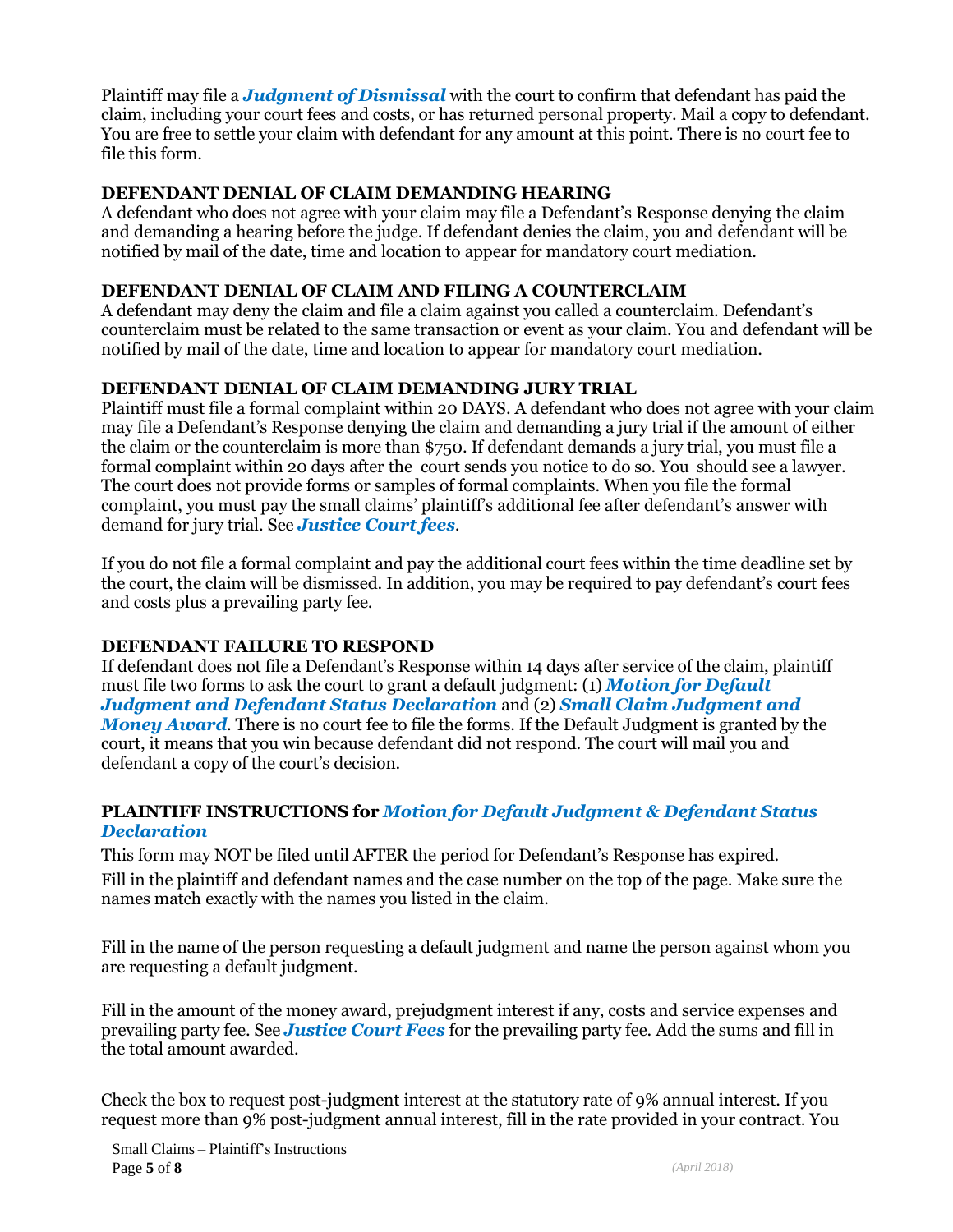must attach a copy of the contract that set the interest rate higher than 9% per annum. If you are requesting return of property, check the box and describe the property requested.

## SERVICE MEMBERS MAY BE PROTECTED

Check a box to indicate if defendant is in active military or not.

1) Defendant is in active military service.

If defendant is in active military service, you cannot get a default judgment unless the service member has waived protection under the Servicemember's Civil Relief Act (SCRA). This federal law is in the United States Code and starts at 50 U.S.C. section 3901.

If you have defendant's Social Security Number or date of birth, you can go to the Department of Defense's website at *<https://scra.dmdc.osd.mil/scra/#/home/>* to find out if defendant is in active service. You can print a free certificate of military service status from the website. Attach this certificate or a printout of the screen to your Motion for Default Judgment Defendant Status Declaration.

If defendant is in the military, you are strongly advised to talk to a lawyer before trying to get a default judgment. You can call the Oregon State Bar at 503.620.0222 or go to *[www.osbar.org](http://www.osbar.org/)* for help finding a lawyer. If a default is not done properly, defendant can re-open the case after returning from service. Be aware that if you knowingly make false statements about defendant's status, you may face both federal and state penalties.

2) Defendant is not in active military service.

If you have defendant's Social Security Number or date of birth, you can go to the Department of Defense's website at *<https://scra.dmdc.osd.mil/scra/#/home/>* to find out if defendant is in active service. You can print a free certificate of military status service from the website. Attach this certificate or a printout of the screen to your Motion for Default Judgment Defendant Status Declaration.

If you know defendant is not in the military, you must state facts that explain how you know.

3) I am unable to determine whether defendant is in military service. If you do not know whether defendant is in the military and have checked the Department of Defense website, or do not have the necessary information, check the box and add any facts that you know.

Add the date to the bottom of the page. Sign and print your name. File the Motion for Default Judgment & Defendant Status Declaration form along with the Small Claim General Judgment and Money Award form with the court clerk. There is no court fee to file this form. The judge will review your Motion for Default Judgment and decide whether to order the default judgment. The court will mail you and defendant a copy of the court's decision.

## **PLAINTIFF INSTRUCTIONS for** *Small Claim General Judgment and Money Award*

Fill in the plaintiff and defendant names and case number at the top of the page. Make sure the names match exactly with the names you listed in the claim.

Fill in the names of the judgment creditor and the judgment debtor.

Fill in each line of the Money Award section. If you need space to add more judgment debtors, check the box "Additional information attached" and add the information on an additional page.

Do not fill in the lines for the date and judge's signature.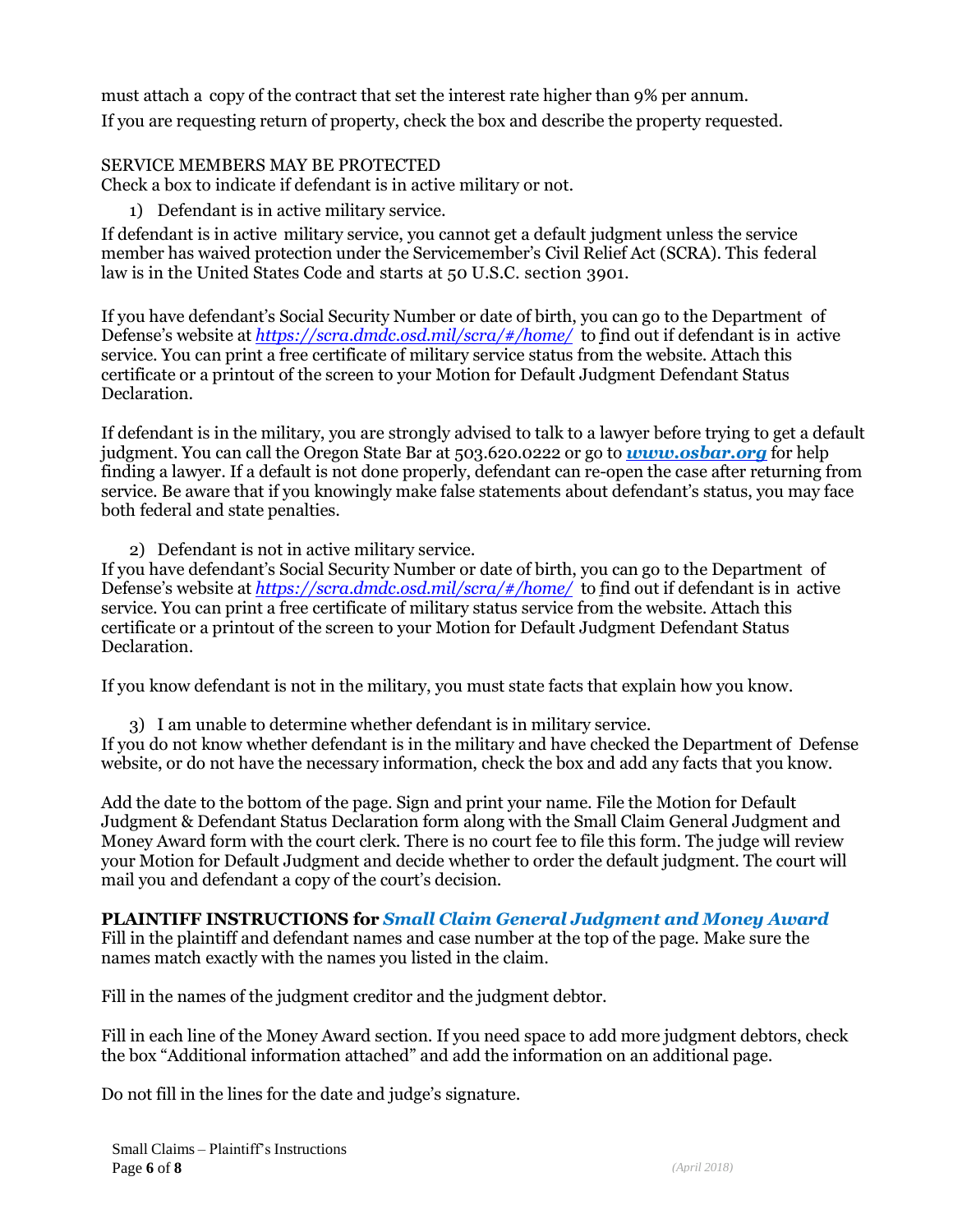## **GENERAL INFORMATION FOR PLAINTIFFS**

#### **ATTEND MANDATORY MEDIATION**

Clackamas County Justice Court requires all parties to attend mandatory mediation before a judge will hear your case. If defendant files a Defendant's Response denying the claim or files a counterclaim against you, the court will schedule mandatory mediation for all parties. Mediation is free, confidential and has many benefits. Mediation brings all of the parties together to discuss the dispute with a trained, neutral mediator. A mediated agreement is enforceable but will not appear on a credit report unless the agreement is not followed and a judgment is entered later.

Mediation offers a final opportunity to control the outcome of the dispute before turning it over to the court. Remember, no matter how right you think you are, you may not win the case.

If you cannot resolve the dispute through mediation, a court hearing will be set for a later date.

#### **COURTROOM RULES**

Appropriate dress is required. If not, the judge may ask you to leave the courtroom. Caps and hats must be removed upon entering the courtroom. Food and drinks are not allowed in the courtroom. Weapons are not allowed anywhere in the court facility. Cell phones and all electronic devices that may disrupt court proceedings must be turned off.

Recording is not permitted without advance permission of the judge.

#### **PREPARE FOR THE COURT HEARING**

On the day of your court hearing, be sure to allow plenty of time to get through security. Be prepared to present your case in the courtroom at the time listed on your hearing date notice.

Small claims hearings are informal so that the parties can handle their own cases. Lawyers cannot appear without special permission of the court.

You, as plaintiff, must prove your case. Whatever you present in court will be all the judge knows about your case. Plaintiff first, and defendant second, will present sworn testimony, evidence, and witnesses to the judge. The judge is only interested in facts. Your testimony should be brief and to the point. You may refer to your written notes but do not expect the judge to read a written statement. Bring factual evidence to support your claim or defend the counterclaim such as receipts, records, documents, bills, original contracts, photos, written repair estimates and witnesses.

Anything you present to the court may be viewed by the other party. It may be possible to protect certain kinds of information from disclosure. Talk to a lawyer if you are concerned.

A counterclaim is a claim defendant may have against you. If defendant files a counterclaim against you, it must be related to the same transaction or event as your claim and defendant must prove the counterclaim at the court hearing.

#### **JUDGMENT AFTER THE COURT HEARING**

Once your case has been heard, the judge will make a decision and enter a Judgment. If money is awarded, the judgment creditor is the person who is paid money. The judgment debtor is the person who pays.

At trial you could

- 1) Lose your claim. You cannot collect money from the defendant if you lose.
- 2) Win the full amount of your claim.
- 3) Win some of your claim, but not all of it.
- 4) Win either the full amount or some of the amount of your claim and lose against a defendant's

Small Claims – Plaintiff's Instructions Page **7** of **8** *(April 2018)*